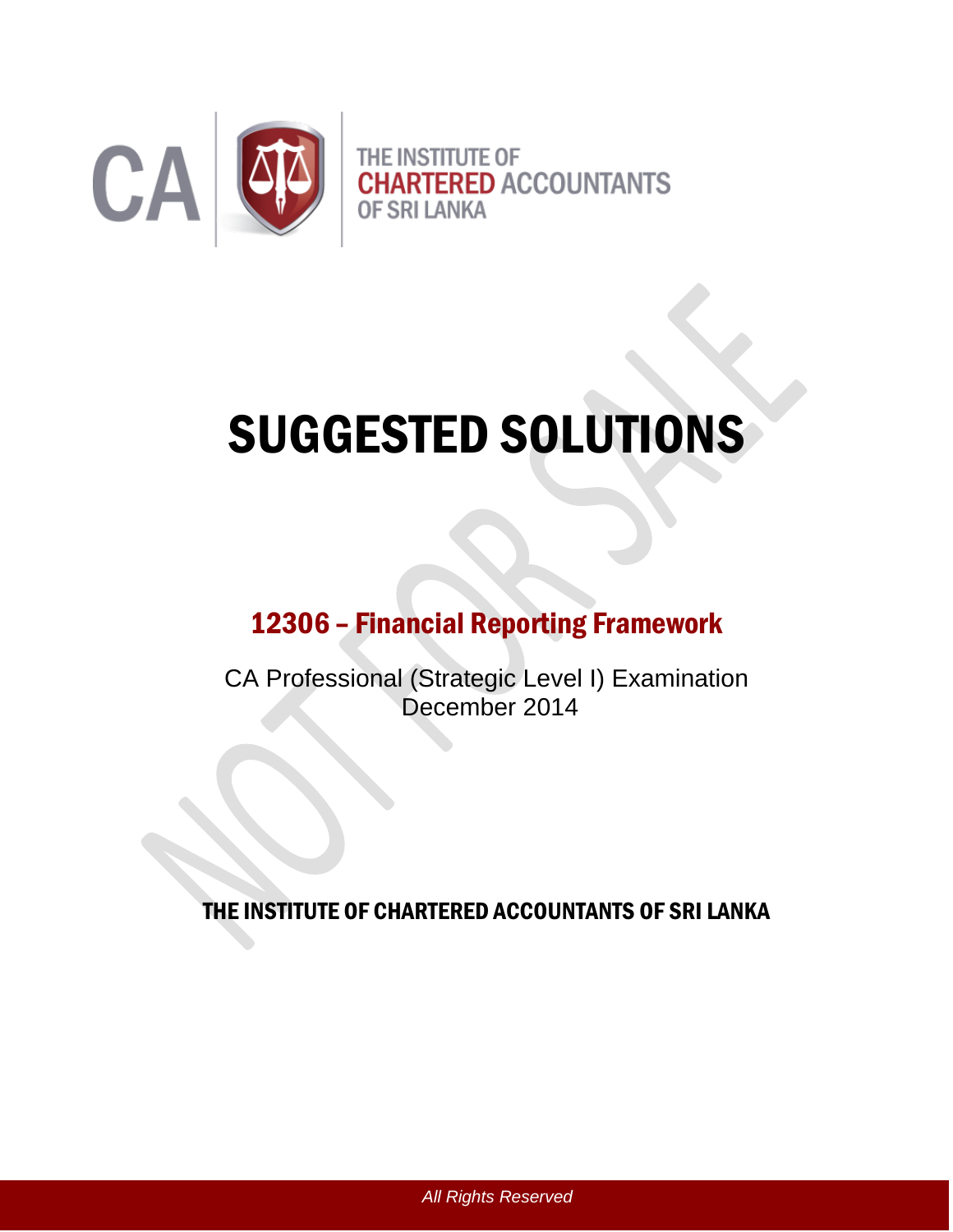| (a) | Bond premium                                                                                                                                              | $=$<br>$=$<br>$=$ | Purchase price - face value<br>Rs. $10,811,100$ – Rs. $10,000,000$<br>Rs. 811,100                        |                                                                                                                                                                                                                                                                                                                                                                                                |                     |
|-----|-----------------------------------------------------------------------------------------------------------------------------------------------------------|-------------------|----------------------------------------------------------------------------------------------------------|------------------------------------------------------------------------------------------------------------------------------------------------------------------------------------------------------------------------------------------------------------------------------------------------------------------------------------------------------------------------------------------------|---------------------|
|     |                                                                                                                                                           |                   |                                                                                                          |                                                                                                                                                                                                                                                                                                                                                                                                | $(2 \text{ marks})$ |
| (b) |                                                                                                                                                           |                   | Credit risk premium of the bond = Effective interest rate $-$ risk free rate<br>$= 8\% - 6\%$<br>$= 2\%$ |                                                                                                                                                                                                                                                                                                                                                                                                |                     |
|     |                                                                                                                                                           |                   |                                                                                                          |                                                                                                                                                                                                                                                                                                                                                                                                | $(2 \text{ marks})$ |
| (c) |                                                                                                                                                           | $=$ Rs. 858,777   | Interest in 2013 = 1 Jan to 30 June 2013 + 1 July to 31 Dec 2013                                         | $=$ Rs. 420,969 (i.e. 10,524,226 x 4%) + Rs. 437,808 (i.e.10,945,195 x 4%)                                                                                                                                                                                                                                                                                                                     |                     |
|     |                                                                                                                                                           |                   |                                                                                                          |                                                                                                                                                                                                                                                                                                                                                                                                | $(3 \text{ marks})$ |
|     |                                                                                                                                                           |                   |                                                                                                          | Rs.                                                                                                                                                                                                                                                                                                                                                                                            |                     |
| (d) | Amortised cost at 31 December 2012<br>Interest to 30 June 2013 @ 4%<br>Interest to 31 December 2013 @4%<br>Amortised cost of the bond at 31 December 2013 |                   |                                                                                                          | 10,524,226<br>420,969<br>10,945,195<br>437,808<br>11,383,003                                                                                                                                                                                                                                                                                                                                   |                     |
|     |                                                                                                                                                           |                   |                                                                                                          |                                                                                                                                                                                                                                                                                                                                                                                                | $(3 \text{ marks})$ |
| (e) | the bond's fair value at the year end.                                                                                                                    |                   |                                                                                                          | As the bond is classified as an available-for-sale financial asset, it is necessary to determine                                                                                                                                                                                                                                                                                               |                     |
|     |                                                                                                                                                           |                   |                                                                                                          |                                                                                                                                                                                                                                                                                                                                                                                                | $(2 \text{ marks})$ |
| (f) |                                                                                                                                                           |                   |                                                                                                          | As there is no observable market value for the bond, the bond's fair value can only be obtained<br>by discounting the expected cash flows at the current market rate. As a market rate for a<br>comparable bond may not exist, it would be necessary to derive a current market rate for the<br>bond. The easiest way to estimate the current rate for the bond is by reference to a benchmark |                     |

rate or the risk free rate, which is part of the bond's effective rate of interest at 8%.

(3 marks)

| (g) | Fair value of bond as at 31 December 2013                        |     |                          |
|-----|------------------------------------------------------------------|-----|--------------------------|
|     | Risk free rate on 31 December 2011                               | $=$ | 6%                       |
|     | Credit risk premium                                              | $=$ | $2\%$ (200 basis points) |
|     | Risk free rate on 31 December 2013                               | $=$ | 8%                       |
|     | Ignore change in the bond's credit spread since acquisition      |     |                          |
|     | Current interest rate to discount future expected cash flows $=$ |     | 10%                      |
|     | $(i.e. 8\%$ plus 200 basis points)                               |     |                          |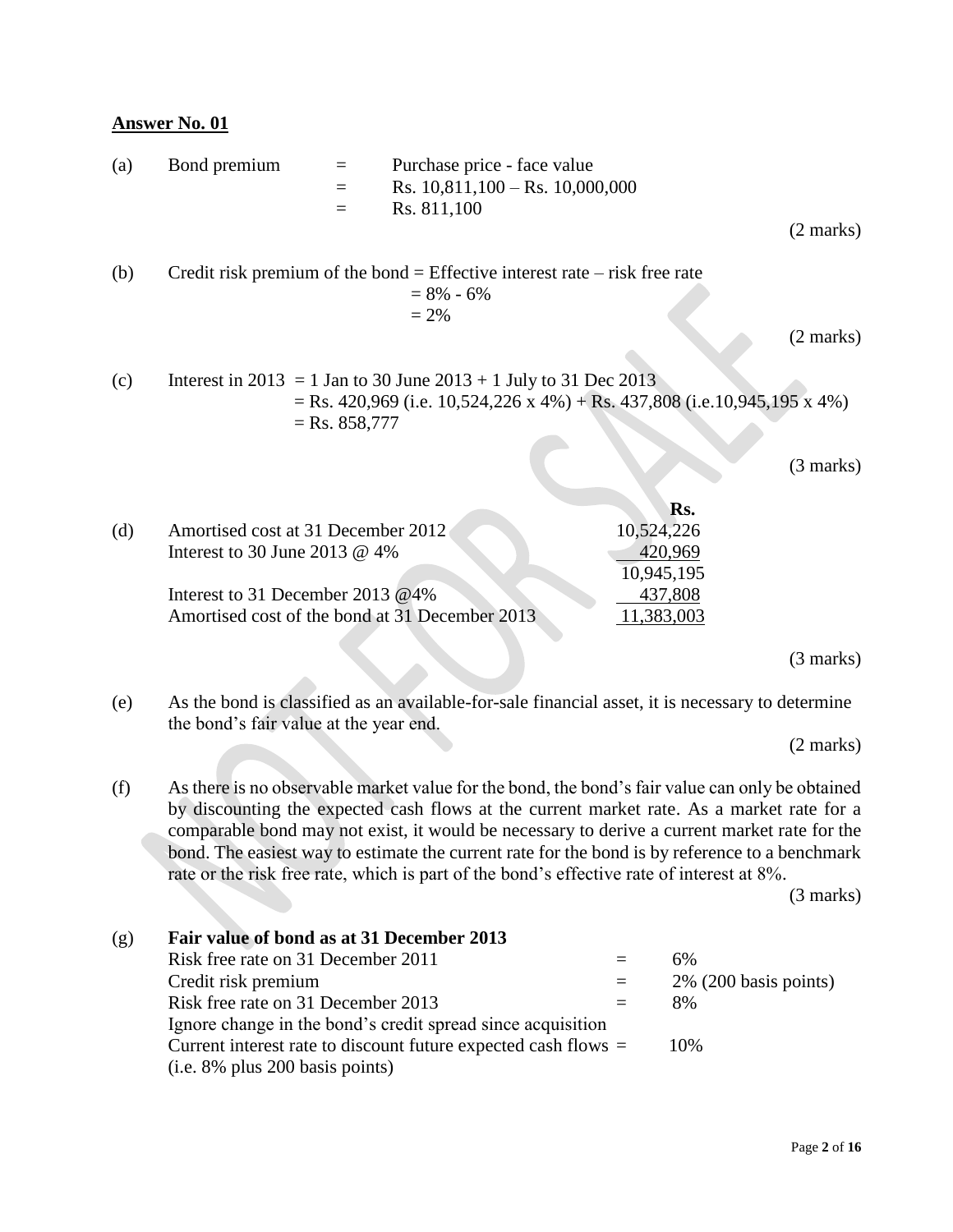|     | Receivable on 31 December 2015<br>Receivable on 31 December 2014                                                                                                                                                                                                                             | $=$<br>$=$    | Rs 7,000,000<br>Rs 2,000,000                                                                  |                     |
|-----|----------------------------------------------------------------------------------------------------------------------------------------------------------------------------------------------------------------------------------------------------------------------------------------------|---------------|-----------------------------------------------------------------------------------------------|---------------------|
|     | PV of expected cash flows discounted $@$ 10%                                                                                                                                                                                                                                                 | Rs. 7,603,305 | = Rs. 5,785,124 (i.e. 7 mn $/1.1^2$ )<br>Rs. 1,818,181 (i.e. $2 \text{ mn}/1.1^{\text{A}}$ 1) |                     |
|     | FV of bond value as at 31 December 2013<br>$=$ Rs. 7,603,305                                                                                                                                                                                                                                 |               |                                                                                               | $(3 \text{ marks})$ |
| (h) | Value of the bond to be stated in the balance sheet as at 31 December 2013<br>Basis is it should be stated at fair value<br>$=$                                                                                                                                                              | Rs. 7,603,305 |                                                                                               | $(2 \text{ marks})$ |
| (i) | Impairment to be recognised in the income statement in 2013<br>Amortised cost of the bond at 31 Dec 2013 before impairment<br>FV of bond as at 31 December 2013<br>Impairment arising during 2013<br>Recycling of loss recognized in equity<br>Total impairment recognised in profit or loss |               | 11,383,003<br>(7,603,305)<br>3,779,698<br>266,322<br>4,046,020                                | (3 marks)           |
| (j) | Amortised cost of the bond as at 31 December 2014<br>31/12/2013 risk free rate<br>8%<br>Credit risk premium of the bond<br>2%<br>Effective interest rate<br>10%<br>Assumption: semi-annual effective interest rate of 5%                                                                     |               |                                                                                               |                     |
|     | FV of bond / amortised cost at 31 December 2013<br>Interest to 30 June 2014 @ 5% (i.e. 7,603,305 @ 5%)                                                                                                                                                                                       |               | Rs.<br>7,603,305<br>380,165<br>7,983,470                                                      |                     |
|     | Interest to 31 Dec 2014 @ 5% (i.e. 7,983,470 @ 5%)                                                                                                                                                                                                                                           |               | 399,173<br>8,382,643                                                                          |                     |
|     | Cash received on 31 December 2014<br>Amortised cost of the bond at 31 December 2014                                                                                                                                                                                                          |               | (2,000,000)<br>6,382,643                                                                      | $(3 \text{ marks})$ |
|     |                                                                                                                                                                                                                                                                                              |               |                                                                                               |                     |

#### (k) **Accounting for impairment loss** - No

When a decline in the fair value of an AFS financial asset has been recognised directly in other comprehensive income and there is objective evidence that the asset is impaired, the cumulative loss that had been recognised directly in other comprehensive income should be reclassified from equity and recognised in profit or loss, even though the financial asset has not been derecognised.

(4 marks)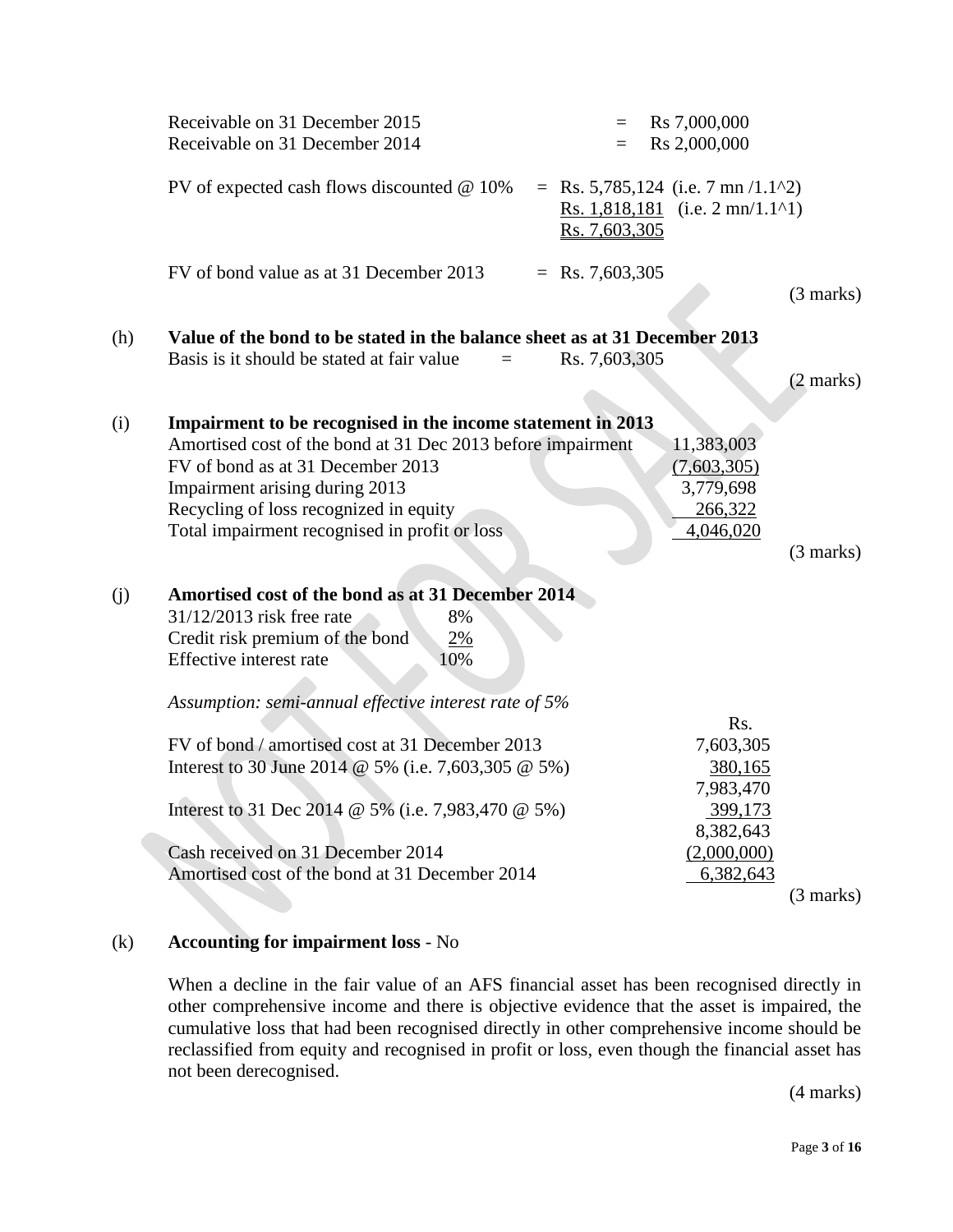Most of the candidates attempted this question, but a very few could earn more than the 50% of the allocated marks.

- Part (a) A reasonable number of candidates had written correct answers. Others had incorrectly calculated the bond premium by subtracting the face value from the purchase price.
- Part (b) Most of the answers were incorrect as the candidates were not familier with the effective interest rate (8%) though it was stated in the question. Many used the annual interest rate (10%) and deducted the risk free rate seperately for each year.
- Part (c) A large number of candidates ignored the annual interest payable half yearly in computing the interest for the year ended 31 December 2013 and had incorrect answers. They had used 4% for the full year (Rs. 848,938). Some had incorrectly used the purchase price (Rs. 10,811,100) instead of the amortised cost of the bond for computing the interest.
- Part (d) The answer for this part was incorrect by almost all the candidates due to the incorrect answer of part (c). No candidate correctly calculated 4% by annual interest. There were no correct answers for amortised cost of the bond as at 31 December 2013.
- Part (e) Most of the candidates correctly answered the need to determine the fair value of the bond as it was classified as available for sale investments.
- Part (f) A large number of candidates had satisfactorily answered to this part. Candidates had explained the ways of determining the fair value of the bond if there is no a market price available.
- Part  $(g)$  Most answers were incorrect as the candidates had not added the credit risk premium (2%) in working out the current interest rate ( $10\% = 8\% + 2\%$ ). The PV of the future cash flows was dicounted using 8% by all candidates. Due to this, the FV of the bond as at 31 December 2013 was incorrect.
- Part (h) Answers to this part were incorrect due to incorrect answers in part (g).
- Part (i) This part had incorrect computations due to:
	- $\triangleright$  The computation in part (d) was incorrect
	- $\triangleright$  The deduction of FV was incorrect due to incorrect answer in part (g)
	- $\triangleright$  The loss recognised in equity (Rs. 266,322) was not added for the total impairement charged .
- Part (j) The amortised cost of the bond as at 31 December 2014 was incorrectly computed by all candidates due to following errors:
	- $\triangleright$  The use of semi annual interest rate as 4% instead of 5% (i.e.  $(8\% + 2\%) / 2$ )
	- $\triangleright$  Incorrect amount used as the fair value of the bond for computing interest for both parts of the year
	- $\triangleright$  Interest of the first part of the year was not added to FV in computing the interest for the second part of the year
	- Expected cash flows (i.e. Rs. 2 million) was not deducted in working out the answer

Part (k) - A large number of candidates had correct answers and the explanations too were justified.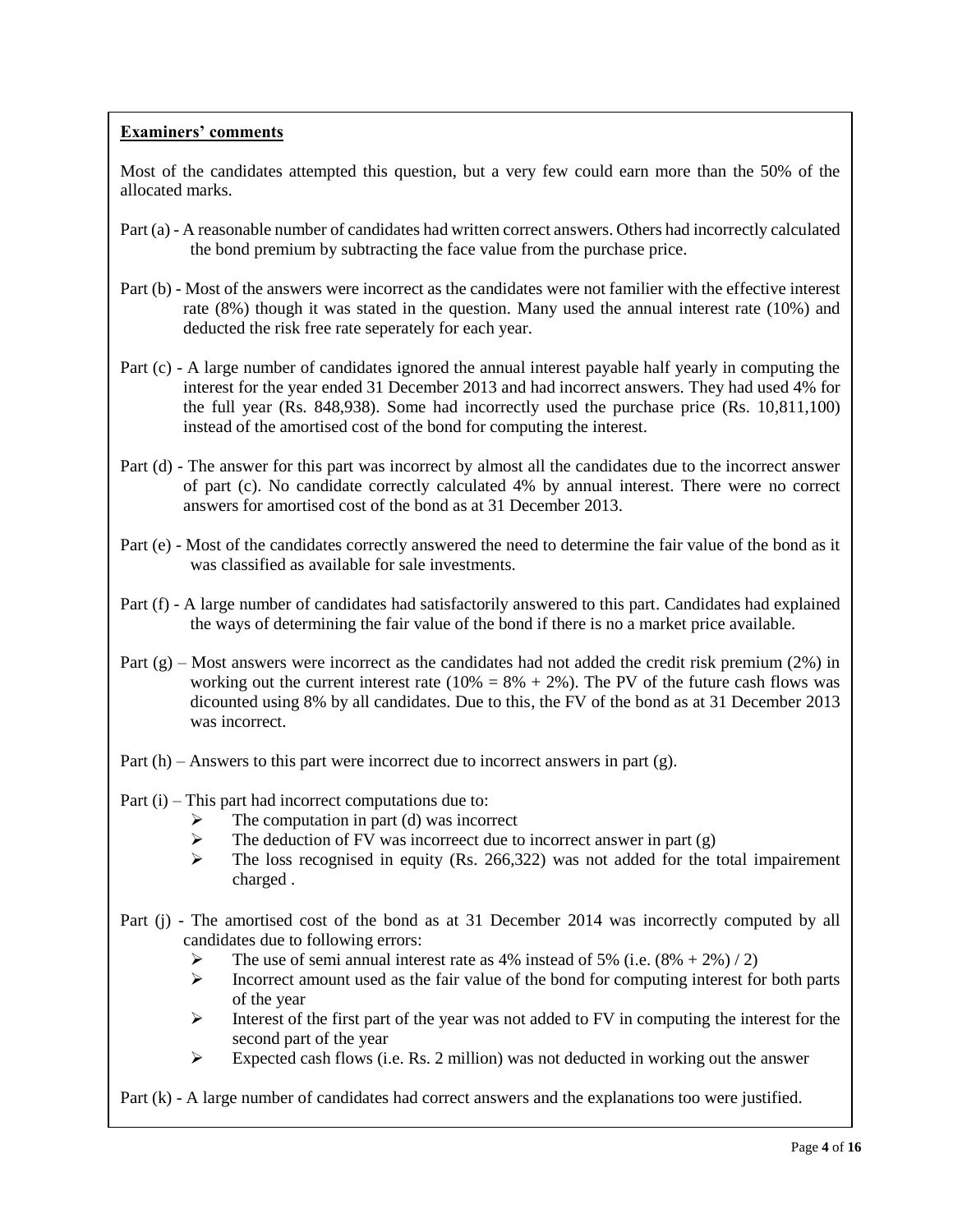(a) A reclassification adjustment is an amount reclassified to profit or loss in the current period which was recognised in other comprehensive income in the current or previous periods.

(2 marks)

- (b) LKAS 1 states that an entity should classify an asset as current if it meets one of the following criteria:
	- the asset is expected to be realised, sold or consumed within the entity's normal operating cycle.
	- the asset is held primarily for the purpose of trading
	- the asset is expected to be realised within twelve months after the reporting period
	- the asset is cash or cash equivalent unless the asset is restricted from being exchanged or used to settle a liability for at least twelve months after the reporting period.

(3 marks)

| (c) | Carrying amount         | 74,000  |
|-----|-------------------------|---------|
|     | Specific impairment     | (2,000) |
|     | Revised carrying amount | 72,000  |

Recoverable amount is Rs. 70,000 (higher of value in use and FV less cost to sell)

 Therefore, the impairment to be set off first from goodwill is; Rs.  $72,000 -$ Rs.  $70,000 =$ Rs.  $2,000$ 

Then, goodwill will be = Rs.  $16,000 -$  Rs. 2,000  $=$  Rs. 14,000

(5 marks)

(Total: 10 marks)

#### **Examiners' comments**

The avarage marks for this quesion was around 7 and the question was well answeerd by many candidates.

- Part (a) and (b) these were direct questions where majority of the candidates were able to get the full marks allocated for those parts.
- Part (c) a considerable number of candidates were unable to recognise the specific impairment relating to the stock. Accordingly they have arrived at an incorrect goodwill amount for the cash generating unit by charging the total impairment value against the exsisting value of the goodwill.

It indicates the candidates' lack of knowlegde of accouting treatment that is required in reviewing the imapriment of a cash generating unit in a senario where there is a specific impairment realting to a particular asset.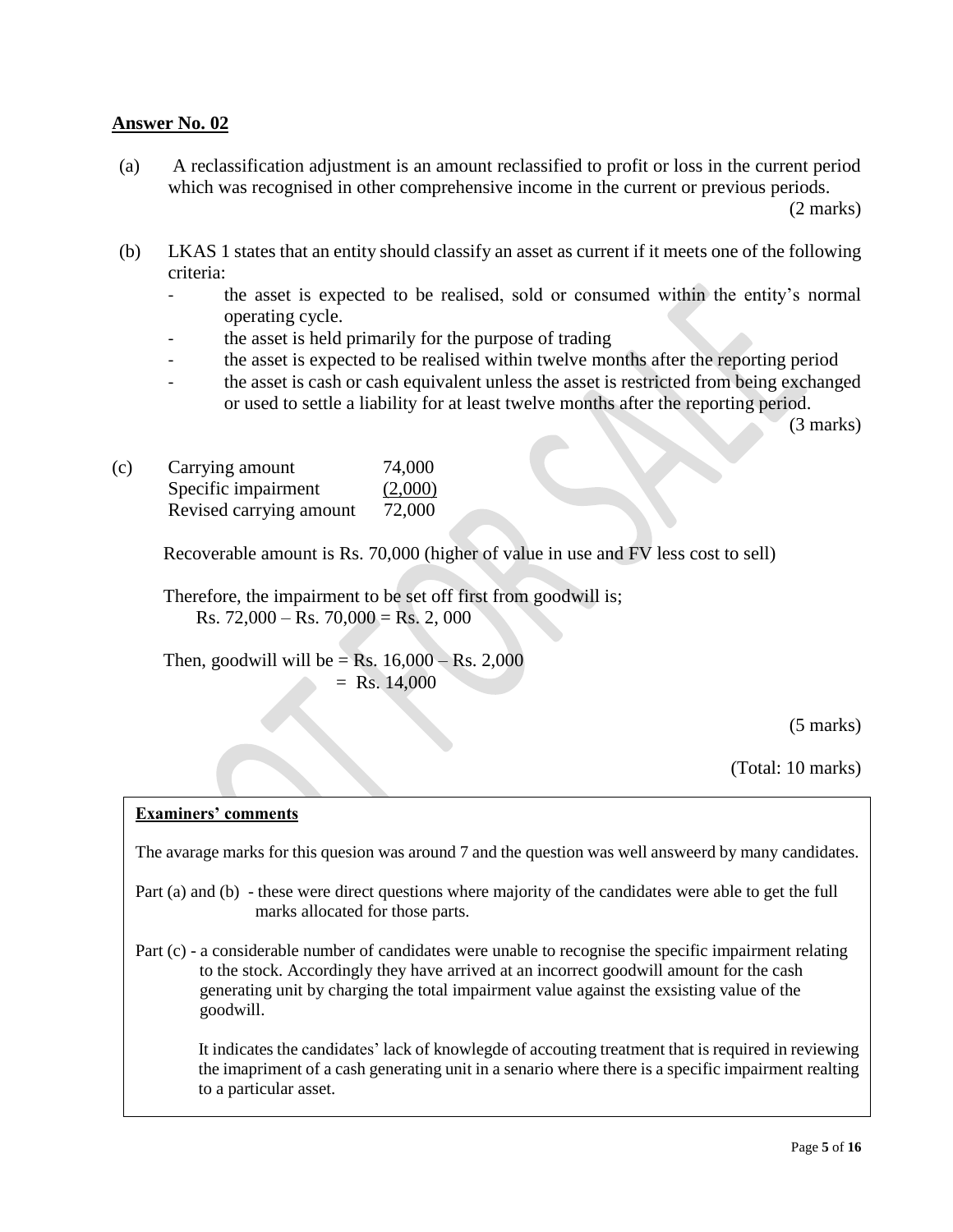- (a) (i) **\* Level 1** inputs are unadjusted quoted prices in active markets for items identical to the asset being measured
	- **\* Level 2** inputs are inputs other than quoted price in active markets included within Level 1, that are directly or indirectly observable
	- **\* Level 3** inputs are unobservable inputs that are usually determined based on management's assumption.

(3 marks)

(ii) Market approach Income approach Cost approach

(3 marks)

#### (b)

- \* The fair value hierarchy places highest priority to level 1 inputs (quoted prices) and the lowest priority to level 3 inputs, (unobservable inputs)
- \* In the given scenario level 1 inputs are not available (i.e. quoted price of identical assets)
- \* Hence the valuation basis will have to be using level 2 and level 3 inputs.
- \* Sales prices for a similar kind of investment property in a similar location and the market rent data for similar property can be considered as directly observable inputs, which falls under level 2 input category.
- \* The method used by ABC Ltd using estimated values that would be incurred to build similar property less any obsolesces can be considered as having based on level 3 inputs such as management estimates, cash flow forecast and assumptions about future developments.
- \* As level 2 inputs provide better confidence on the valuation basis when data are available it should be given priority over using level 3 inputs. Accordingly method used by the company does not reflect the requirements of SLFRS 13.

(4 marks)

(Total: 10 marks)

#### **Examiners' comments**

The avarage marks obtained by candidates were limited to 4 to 5 marks.

- Part (a) Many candidates were able to describe the different levels of inputs and the three approaches of determing fair values. Therefore at least 3 to 4 marks were scored by many candidates on this part. However a considerable number of candidates made mistakes in describing the level of inputs given in the standards; instead they have named them.
- Part (b) When it comes to the application part of the question the average marks earned by the candidates were around 1 to 2 marks. This cleary indicates their inadequate knowledege in the application of the standard to practical scenarios. Some candidates tried to answer the question referring to the Investment Property standard instead of using SLFRS 13.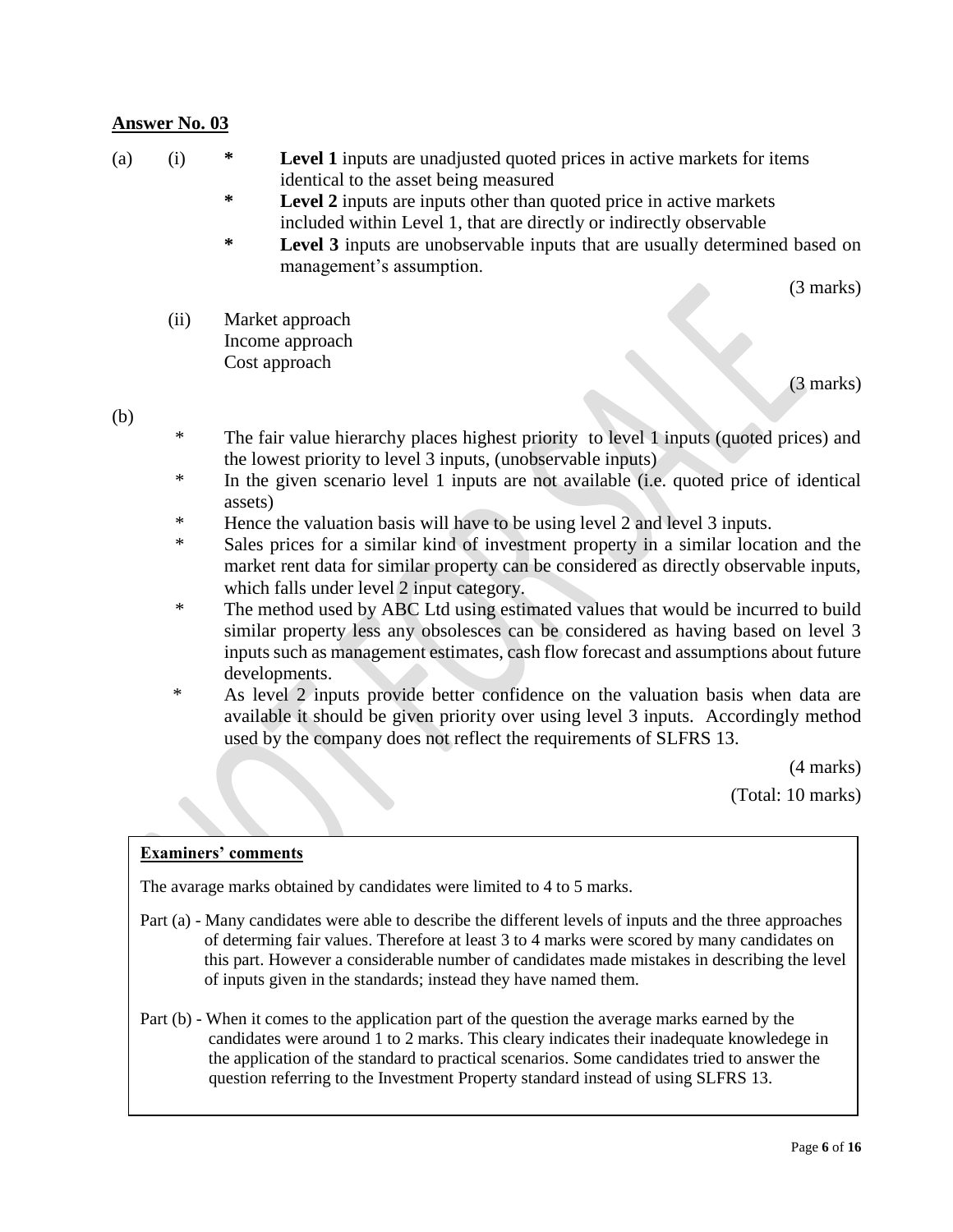(a) (i) Treasury bills Repos Marketable securities

(3 marks)

(ii) For a short term investment to qualify as a cash equivalent it must be readily convertible to a known amount of cash and be subject to an insignificant risk of changes in value. Therefore an investment normally qualifies as a cash equivalent only when it has a short term maturity (e.g. 3 months or less from the date of acquisition). Other short term investments should be reflected under investment activities. Equity instruments are excluded from cash equivalents unless they are, in substance, cash equivalents, for example, preferred shares acquired within a short period of their maturity and with a specified redemption date.

(2 marks)

(b) Being the first government grant, the company should select the appropriate policy for accounting for government grants according to LKAS 20 – *Accounting for Government Grant and Disclosure of Government Assistance*.

Then the company should decide whether to treat the grant received as a revenue grant or as a capital grant. Based on the nature of the government grant the following treatments could be applied.

If it is considered to be of revenue nature (i.e. it was provided to reimburse the expenses incurred by the company on renovation), then the company should recognise the grant as other income and the renovation cost as an expense.

In this scenario the revaluation reserve will be credited by Rs. 5 million and revaluation surplus of Rs. 5 million will be taken through OCI.

If the grant is considered to be of capital nature, (grants relating to assets), there are two alternative approaches.

Method 1 - Recognition of the grant as deferred income

- $\triangleright$  Under this method, the cost incurred on renovation amounting to Rs. 2.5 million is debited to the building account<br> $\triangleright$  Accordingly, the revaluation surplus would
- Accordingly, the revaluation surplus would be credited by Rs. 2.5 million by debiting building account by the same account

Method 2 - By setting off the grant in arriving at the carrying amount of the asset.

- Under this method, the cost incurred on renovation will be set off against the grant received (Rs. 2.5 million) within the building account.
- $\triangleright$  Accordingly, the revaluation surplus would be credited by Rs. 5 million with the debit entry in building account.

(5 marks)

(Total: 10 marks)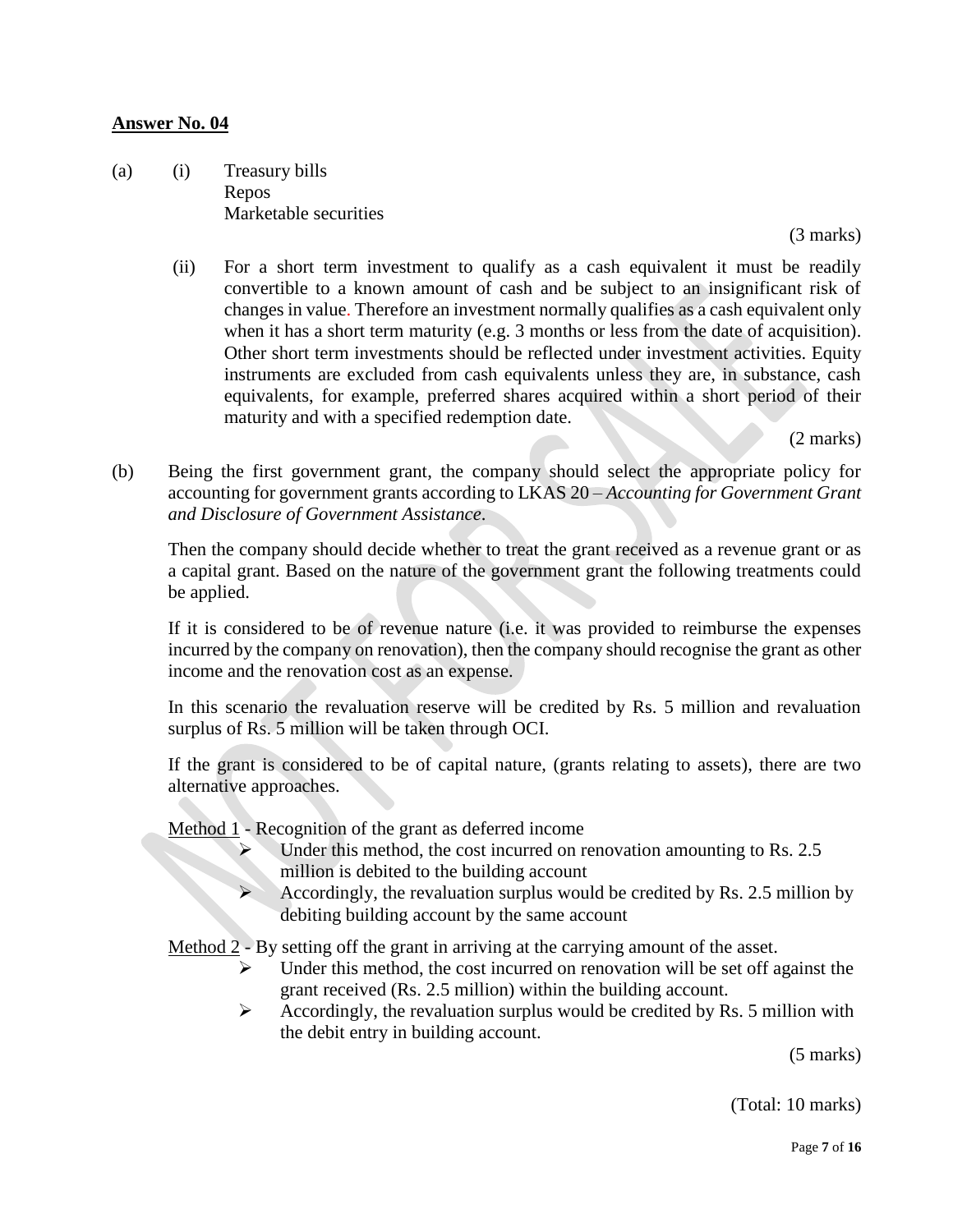Part (a) (i) - Although only 3 marks were allocated, some candidates produced lengthy answers by reproducing paragraphs from LKAS 7 but failed to give the 3 examples. Therefore they could not score the allocated 3 marks.

> Some gave examples for cash such as petty cash balances, savings account balances, current account balances and bank overdrafts, instead of giving examples of cash equivalents.

Part (a) (ii) - majority of the candidates reproduced paragraphs from LKAS 7. The candidates should have stated the two alternative ways to reflect short term investments in the cash flow statement. According to LKAS 7, if the investments have a short term maturity (3 months or less from the date acquisition) and are readily convertible to a known amount of cash with an insignificant risk of change in value of cash, such short term investments will be reflected under cash equivalents. All other short term investments should be reflected under Investment Activities.

> Only a few candidates answered this part correctly. Some candidates mentioned how short term investments should be reflected in the statement of financial position instead of the statement of cash flows.

> Therefore it is very important to read the question well and understand what is expected by the examiner and also give thought to the number of marks allocated.

Part (b) - this question was based on LKAS 20. As this was the first grant received by the company, the candidates were supposed to firstly select the appropriate policy for accounting for government grants and disclosure of government assistance. Only a very few candidates mentioned the policy and its disclosure.

> According to LKAS 20, the company has the option to treat the grant received as a revenue grant or a capital grant.

> If the candidate considered this as a revenue grant, then the candidate was expected to advice the company on the accounting treatment in the manner given below.

> If the candidate assumes that the grant has been provided to reimburse the company's renovation expenditure of Rs. 2.5 million, then the company should consider the grant as other income and the renovation cost as an expense. Under this method, the building value will be zero.

> Then the building account has to be revalued by Rs. 5 million; credit the revaluation reserve with the Rs. 5 million and take the revaluation surplus through OCI.

> Only a very few candidates considered Rs. 2.5 million as a revenue grant, but most of them did not mention the revaluation of the building with Rs. 5 million.

> Some candidates even suggested to debit the revaluation reserve with Rs. 5 million instead of crediting it.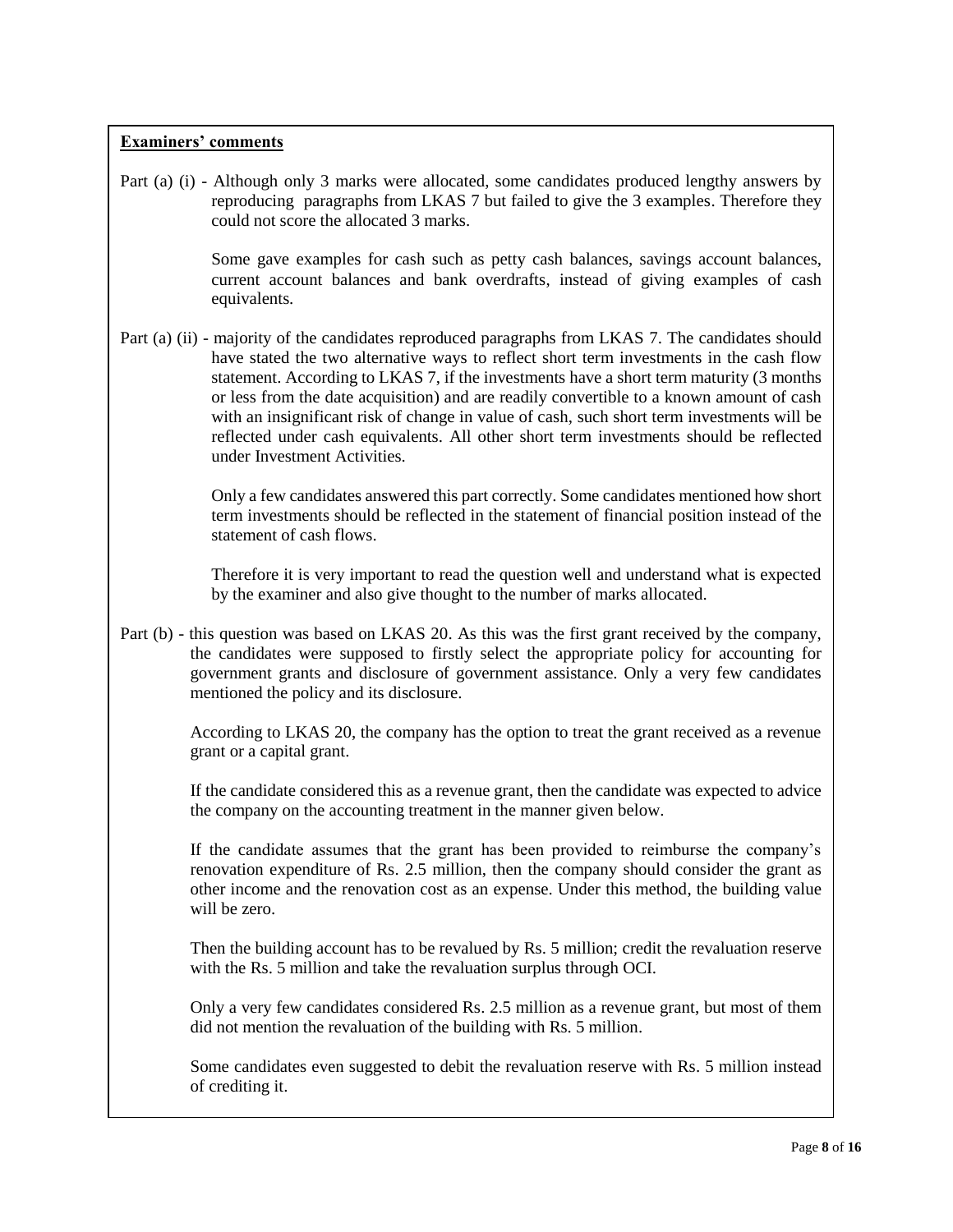Majority of candidates considered Rs. 2.5 million as a capital grant. LKAS 20 recommends two alternative methods i.e. deferred income approach or setting off the grant in arriving at the carrying amount of the asset. The candidates were expected to explain both methods if they choose the capital approach. Only a very few candidates mentioned both approaches.

Most candidates recognised the grant as a deferred income. Under this method, they recommended debiting the building account with Rs 2.5 million and crediting deferred income.

They were also required to debit the building account with another Rs. 2.5 million and credit the revaluation reserve. But some of them debited the building account with Rs. 5 million and credited the revaluation reserve with Rs. 5 million, thereby making the building account balance Rs. 7.5 million instead of Rs. 5 million.

Under the setting off the grant method, the building account is debited with the renovation cost of Rs 2.5 million and thereafter the grant of Rs. 2.5 million is credited to the building, thereby making the building cost zero.

Therefore, the building account has to be debited with Rs. 5 million and the revaluation surplus credited. Many candidates mixed up the setting off method under capital grant approach with the revenue grant approach.

Many candidates also wrote lengthy answers explaining the revaluation model and accounting treatment under LKAS 16 instead of LKAS 20, as the question stated that the company uses revaluation model.

The examiner expects the candidates to apply the relevant accounting standards in answering the question, and not to reproduce paragraphs from the accounting standards book.

Candidates are advised to prepare well for the exam by learning to apply the standards before sitting for the examination, and in answering the questions to spend time in proportion to the number of marks allocated.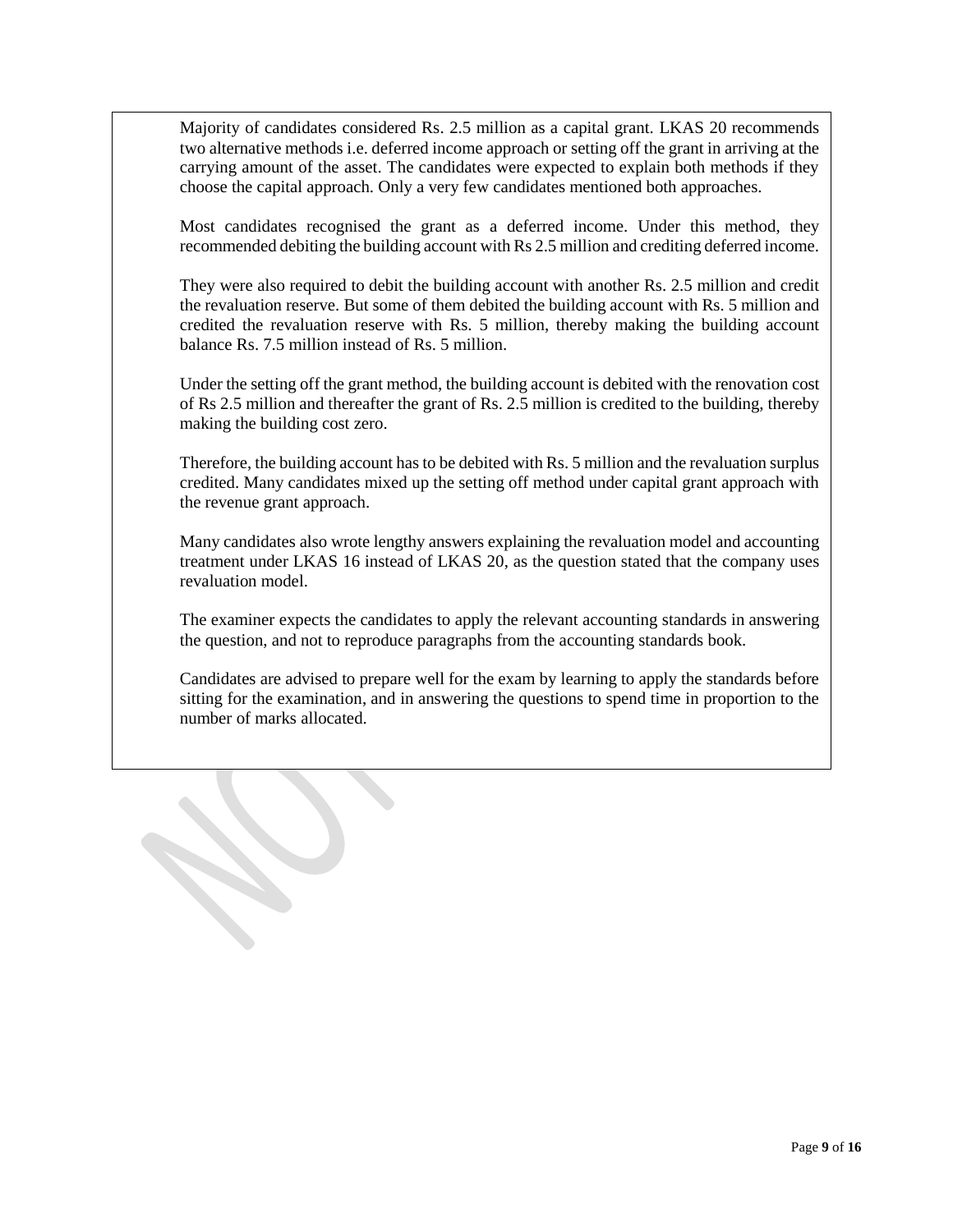#### (a) **Problems associated with the LIFO method**

- The LIFO method treats the newest item of inventory as being sold first, and consequently the items remaining in inventory are recognised as if they were the oldest. This is generally not a reliable representation of actual inventory flow. Accordingly this method lacks representational faithfulness of inventory flows.
- The LIFO method imposes an unrealistic cost flow assumption i.e. the measurement of cost of goods sold by reference to latest prices for the inventories sold.
- Some companies prefer to follow LIFO to take tax advantages, because it results in the cost of goods sold expense being calculated using the most recent prices being deducted from revenue, in determination of the gross margin. The LIFO method reduces profits in a manner that tends to reflect the effect that increased prices would have on the cost of replacing inventories sold. However, this effect depends on the relationship between the prices of the most recent inventory acquisitions and the replacement cost at the end of the period. Thus, it is not a truly systematic method for determining the effect of changing prices on profits.

(3 marks)

| (b) | Cost per toy (Rs.)                                   |    |    |  |  |
|-----|------------------------------------------------------|----|----|--|--|
|     | Cost of direct materials                             |    | 80 |  |  |
|     | Cost of conversion:                                  |    |    |  |  |
|     | Cost of labour                                       | 20 |    |  |  |
|     | Cost of packaging material                           |    |    |  |  |
|     | Actual variable production overhead                  | 12 |    |  |  |
|     | Allocated storage cost during the production process |    |    |  |  |
|     | Cost per toy                                         |    |    |  |  |

#### **NRV (Rs.)**

 $(b)$ 

| Selling price                     | $-150$ |
|-----------------------------------|--------|
| Cost to sell (promotion discount) | (25)   |
| Net realisable value              | 125    |

Inventory should be measured at lower of cost and net realisable value (NRV). Accordingly the toy should be measured at its NRV of Rs. 125.

Amount to be present as inventory in the company's financial statements  $(125 * 8,000) =$ Rs. 1,000,000

(4 marks)

(c) Cost of material X 600,000 Trade discounts (6, 000) Bulk purchase rebates (30,000) Cost of shipping and delivery to warehouse 10,000 Unloading charges 2,000 Amount to be recorded as inventory 576,000

> (3 marks) (Total: 10 marks)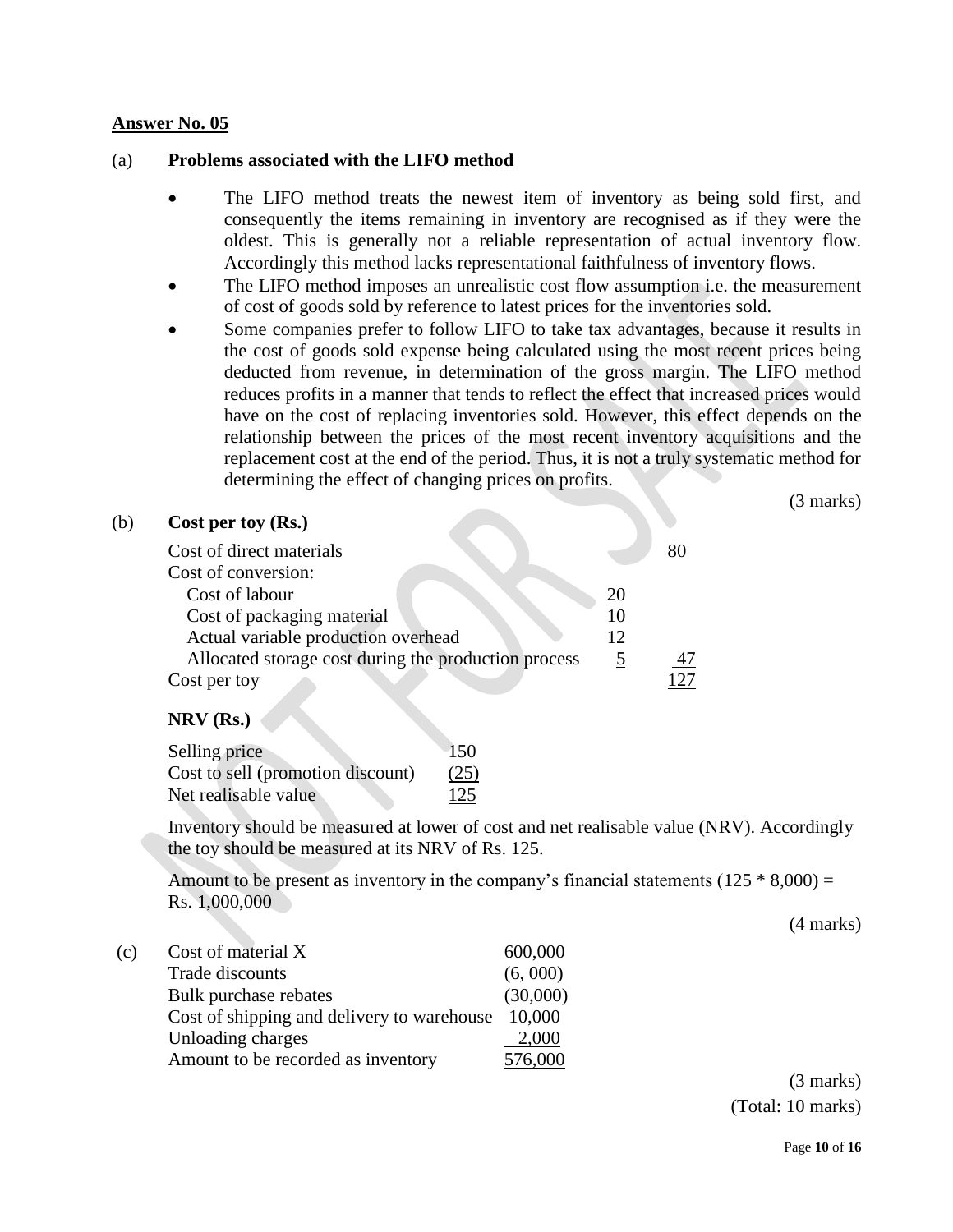Part (a) - Candidates were required to explain the problems associated with the LIFO method. As the marks allocated were 3 marks, it would have been sufficient to write 3 problems associated with LIFO. But most of the candidates gave lengthy irrelevant answers.

Most of the candidates stated that by using the LIFO method the inventory items purchased earlier will remain in inventory over a long period and there will be a possibility of inventory items getting damaged and/or become obsolete. These candidates had totally misunderstood the LIFO method. They were not aware that LIFO basis is a method of inventory valuation. It only assumes that the latest stocks are issued first when valuing the inventory items and not that latest stocks are issued and items purchased earlier will remain in inventory.

Most candidates explained the FIFO and weighted average valuations. Even they went on to the extent of giving the advantages of FIFO, which was totally not required. They spent a lot of time in explaining these instead of answering the given question.

Part (b) - Some candidates explained the valuation but full marks were given for correct calculation of the cost of toy. Most of the candidates answered this part correctly.

This question required the candidate to compare the net realisable value of toy with the cost, and most candidates did this part well.

But there were a few who used the information given regarding the purchase of direct material in calculating the cost per toy. Instead of using the direct material cost per toy given in the question, they again worked out the raw material cost when calculating the cost per toy and could not get the correct answer.

There were some candidates who used the estimated production overhead instead of actual production overhead.

Part (c) - this part was fairly easy and about 90% of the candidates got it right.

But there were a few who added the trade discounts and bulk purchase rebates to the cost of material, and there were some who deducted trade discounts and bulk purchase rebates from the cost of material but added the warehouse rent to the cost of material X which was incorrect.

Question No. 5 was fairly easy, especially parts (b) and (c) for which most of the candidates obtained full marks. However, part (a) was done poorly as explained earlier.

It is important that the candidates read the questions well and pay attention to what is required by the examiner before starting to answer.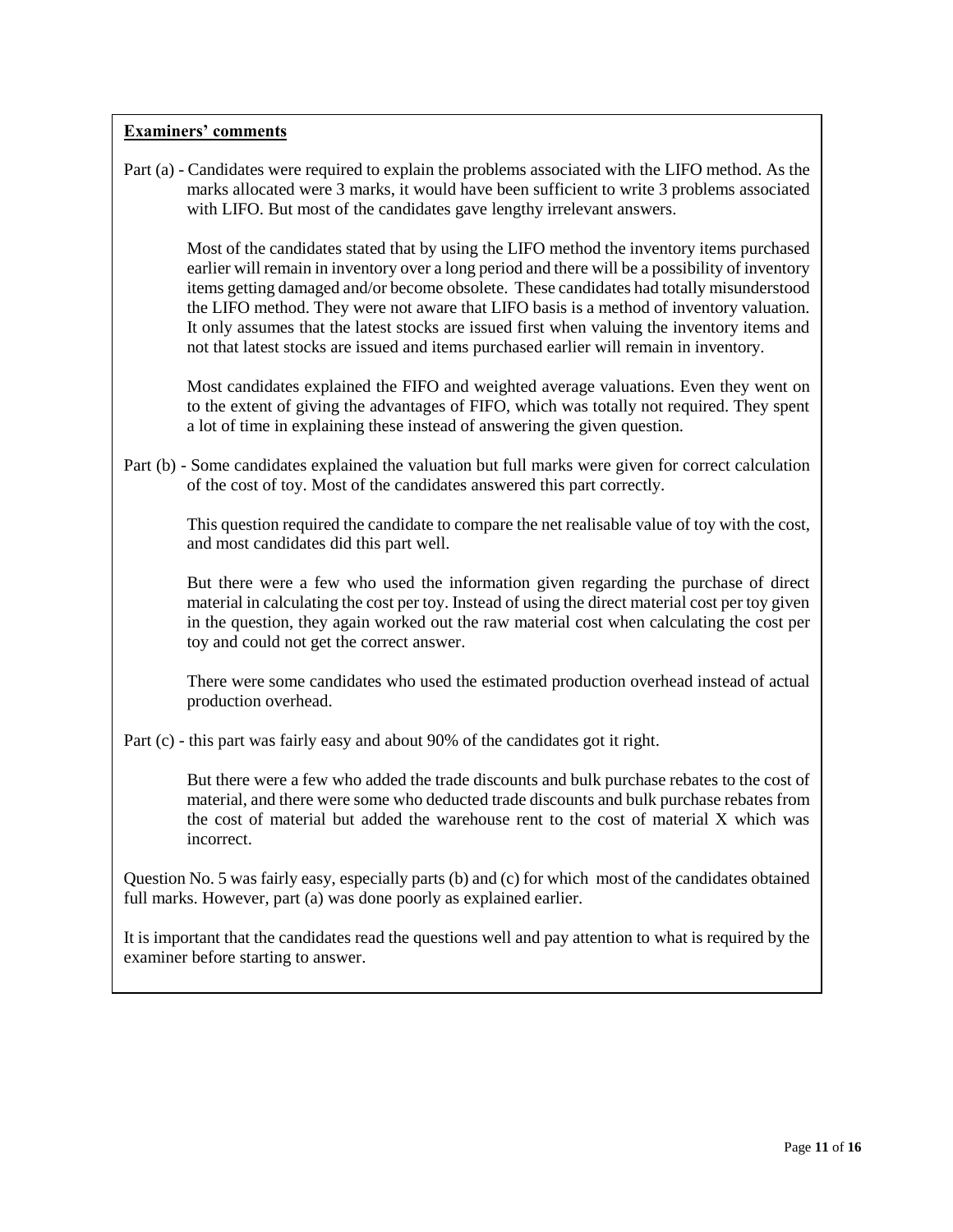| (a) | Plant<br>Decommissioning liability                                                                                                    |                                           | Dr. 120, 000<br>Cr. 120, 000                                            |                                     |
|-----|---------------------------------------------------------------------------------------------------------------------------------------|-------------------------------------------|-------------------------------------------------------------------------|-------------------------------------|
|     | P/L<br>Decommissioning liability                                                                                                      | Dr.<br>Cr.                                | 96,897<br>96,897                                                        |                                     |
|     |                                                                                                                                       |                                           |                                                                         | (4 marks)                           |
| (b) | <b>Statement of financial position</b>                                                                                                |                                           |                                                                         |                                     |
|     | Cost of the plant                                                                                                                     |                                           | Net present value of the decommissioning liability as at 31/03/2010     | 15,000,000<br>728,000<br>15,728,000 |
|     | Changes in decommission liability                                                                                                     |                                           |                                                                         | 120,000<br>15,848,000               |
|     | (-) Accumulated depreciation<br>Net book value                                                                                        |                                           | $(15,728,000/30*3) + (15,728,000 + 120,000 - 1,572,800)/27$             | 2,101,511<br><u>13,746,489</u>      |
|     | Decommissioning liability as at 31 March 2013<br>Increase in NPV<br>Unwinding impact<br>Decommissioning liability as at 31 March 2014 | 968,968<br>120,000<br>96,897<br>1,185,865 |                                                                         |                                     |
|     | <b>Income statement</b>                                                                                                               |                                           |                                                                         |                                     |
|     | Depreciation expense<br>Finance cost                                                                                                  |                                           | Rs. 528,711 (i.e. $15,728,000 + 120,000 - 1,572,800$ )/27<br>Rs. 96,897 |                                     |
|     |                                                                                                                                       |                                           |                                                                         | $(6 \text{ marks})$                 |
|     |                                                                                                                                       |                                           |                                                                         | (Total: 10 marks)                   |

#### **Examiners' comments**

The focus of the question was to evaluate the candidates' knowledge on the IFRIC 1 - *Changes in Exsisting Decommissionning, Restoration and Similar liabilities.*

The average marks for the question was around 3 marks and it indicates that the candidates knowledge on the IFRIC 1 was not upto standard. A considreable number of candidates were only able to correctly mentioned the journal entry on recording the increse in decommissioning liability. Many were unable to correctly identify the amount that needed to be charged to the income statement for the period ended 31 March 2014. Accordingly candidates were unable to correctly state the balances that should appear as the decommissioning liability and the net book value of the plant.

Some candiates have made mistakes in understanding the question as well. For exaple, some candidates have computed the present value of the increased decommisioning liability whereas the question has provided them with the PV of the decommissioning liability.

Many candidates have lost marks from part (b) due to the above mentioned points.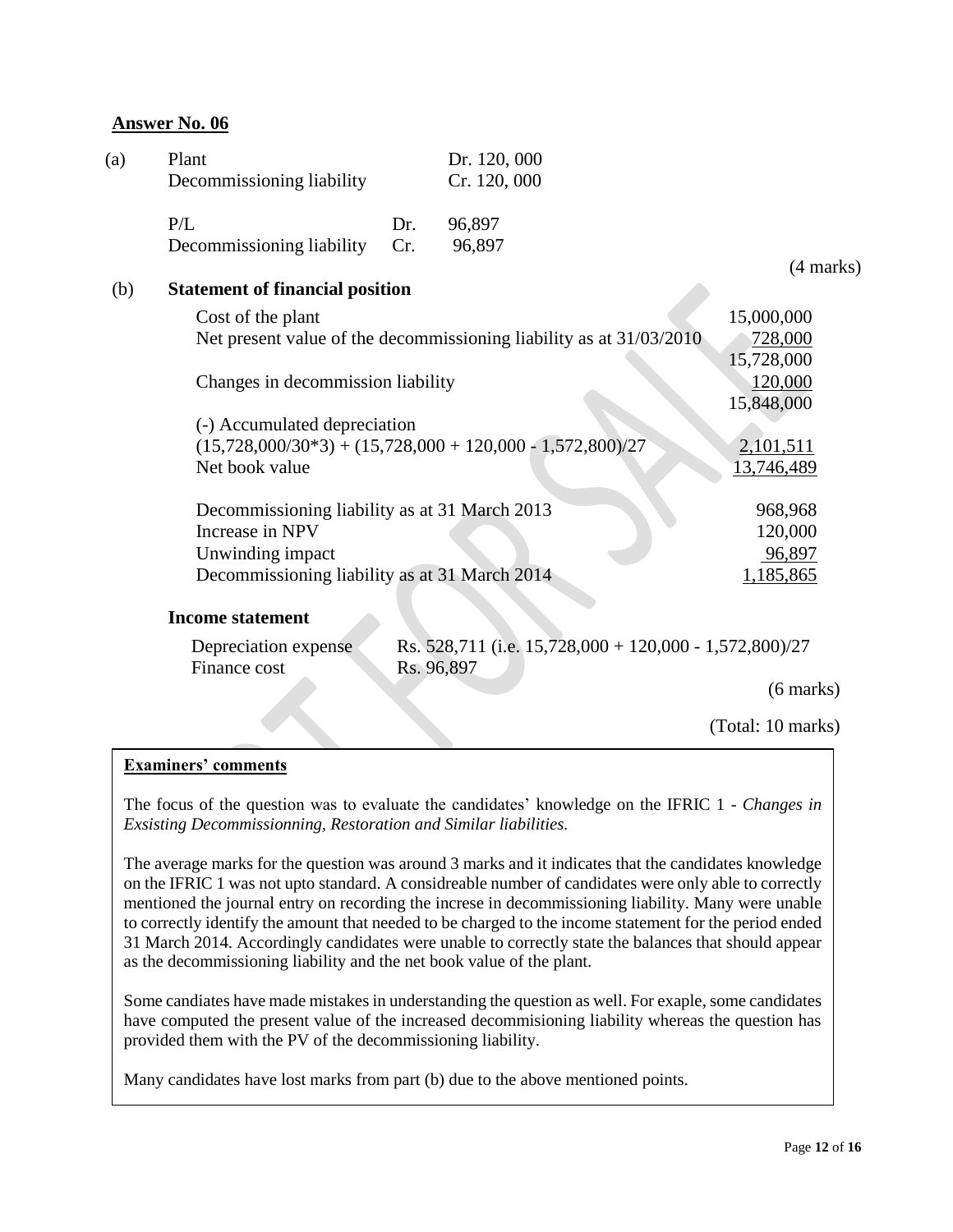#### **Party A**

| Gross consideration $(450,000*10)$                                | 4,500,000 |
|-------------------------------------------------------------------|-----------|
| (-) relocation cost                                               | (500,000) |
| Net rental consideration                                          | 4,000,000 |
| Annual rent expense                                               | 400,000   |
| Party B                                                           |           |
| Consideration $(450, 000*8)$                                      | 3,600,000 |
| Annual rent expense from year 1 to year 10                        | 360,000   |
| Party B's agreement has the lowest impact to the income statement |           |

According to SIC 15 para (5), the lessee shall recognise the aggregate benefit of incentives as a reduction of rental expense over the lease term, on a straight line basis unless another systematic basis is represent.

(Total: 10 marks)

#### **Examiners' comments**

The question was designed to assess the candidates' knowledge on the SIC 15 - *Operating Leases-Incentives.*

Only around 30% of the candidates were able to score more than half of the total marks of the question. This clearly indicates the lack of knowledge of the candidates on identification and application of SIC 15.

A few candidates attempted to compute discounted cash flows and tried to arrive at the answer. Some candidates correctly made the computation of the two options half way and failed to arrive at the correct answer.

Even though this is an open book examination, many candidates failed to at least identify the requirement provided in SIC 15 relevent to incentives.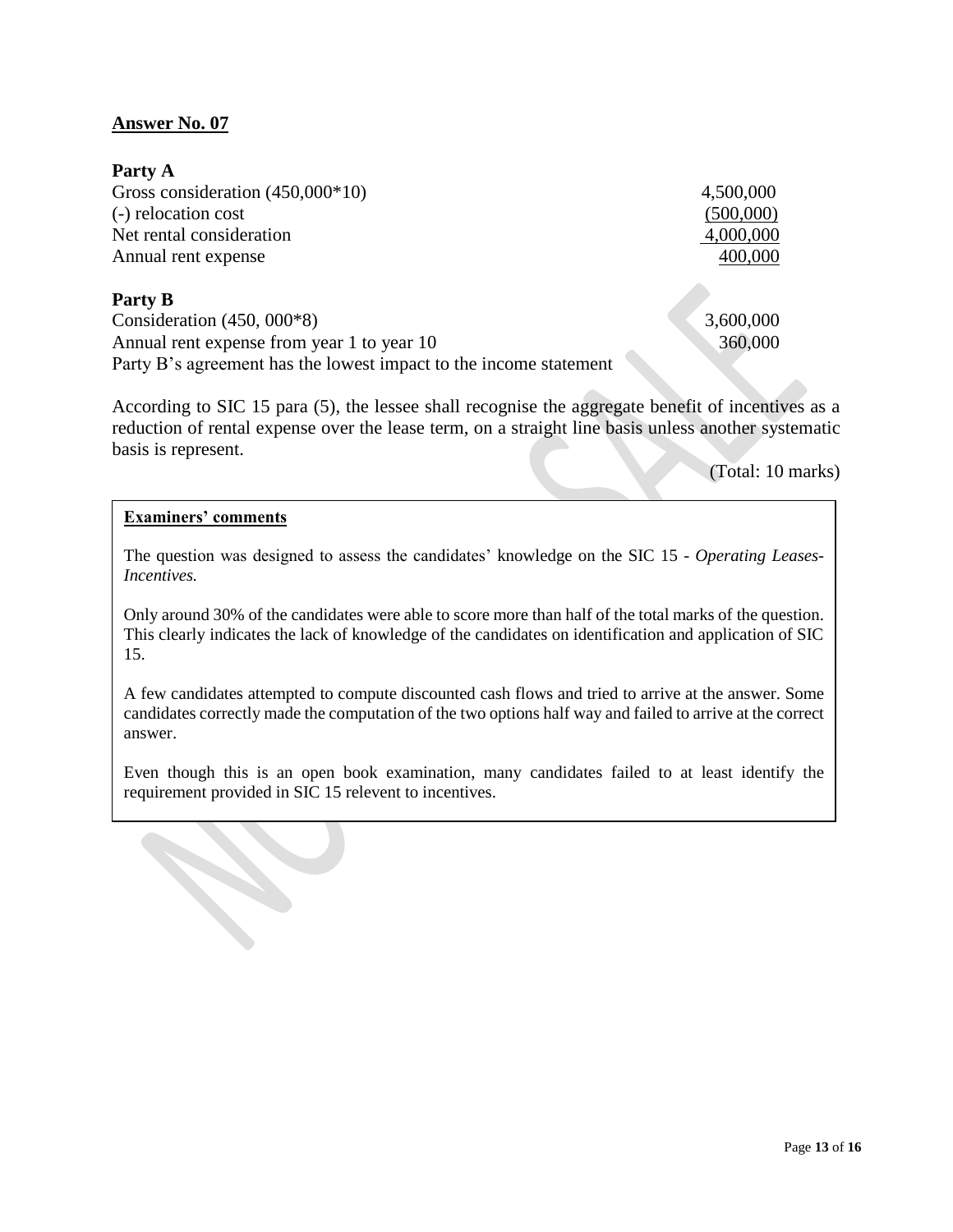## (a) (i) **Risk management committee**

Ensure that corporation risk is properly identified, assessed and properly managed, and also that strategic planning and management decisions are made appropriately in the context of the risk appetite of the corporation.

# (ii) **Nomination Committee**

Recommending a charter for the appointment and re-appointment of directors, consider making appointment and re-appointment of directors etc.

# (iii) **Remuneration Committee**

Set remuneration policy and deal with remuneration of senior executives.

# (iv) **Audit Committee**

Ensure the work of the external auditor maintains integrity and independence. Assisting boards to discharge their responsibility in relation to the entity's financial information, application of accounting policies, internal control system, risk management system, business policies and practices, protection of assets and compliance with applicable laws and regulations.

(4 marks)

#### (b) (i) **Director Board**

Companies Act, No. 7 of 2007 – Section 166

The board of every company shall within six months after the balance sheet date of the company, prepare an annual report on the affairs of the company during the accounting period ending on that.

(1 mark)

### (ii) Companies Act, No. 7 of 2007 – Section 168

- The nature of the business
- Financial statement for the accounting period completed and signed in accordance with SEC 151
- Auditor's report
- Changes in accounting policies
- Particulars of entries in interest register
- Remuneration and other benefits of directors during accounting period
- Total amount of donations made by the company
- Names of the persons holding offices as directors
- Auditor's fee etc.

(5 marks)

(Total: 10 marks)

Page **14** of **16**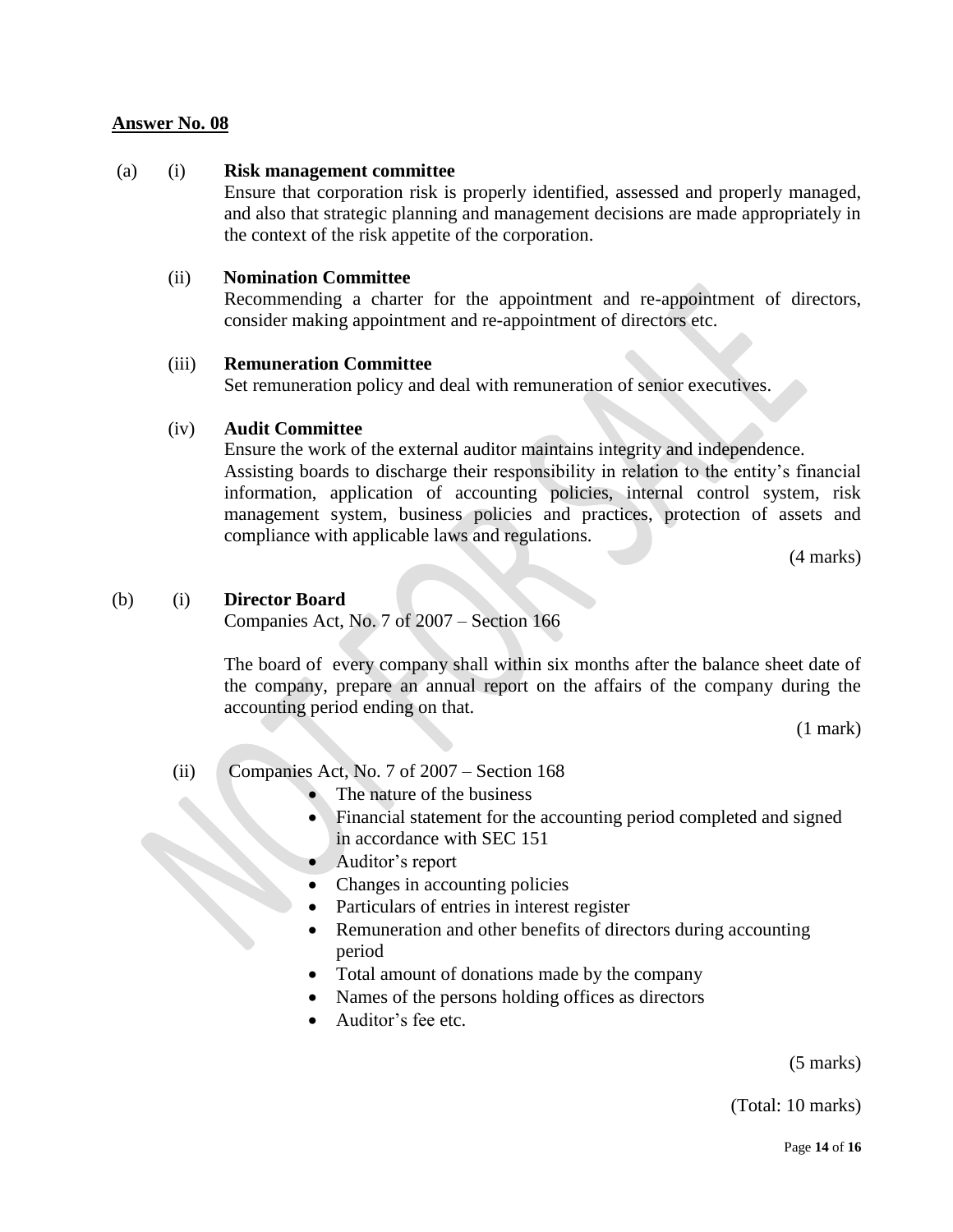The avarage marks earned by the candidates for this question was around 6 marks.

- Part (a) The majority of candidates were able to correctly mentioned the main responsibilities of the committees and accrodingly they were able to get full marks allocated for this part. However, some candidates showed poor knowledge on the role of the risk management committee.
- Part (b) (i) Many candidates were able to recognise the resposibility of the board of the company in preperation of the annual report.
- Part (b) (ii) A considerable number of candidates made a common mistake in answering this part. They seemed to write the content of the annual report of listed companies instead of writing the required items specified as per the Companies Act. Therefore candidates lost marks for this part. This also indicates that the candidates did not attempt to understand the question clearly; instead they have given a general answer to the question.

In general, it was noted that candidates have inadequete planning practice in writing the answer, resulting in a waste of their valuable time.